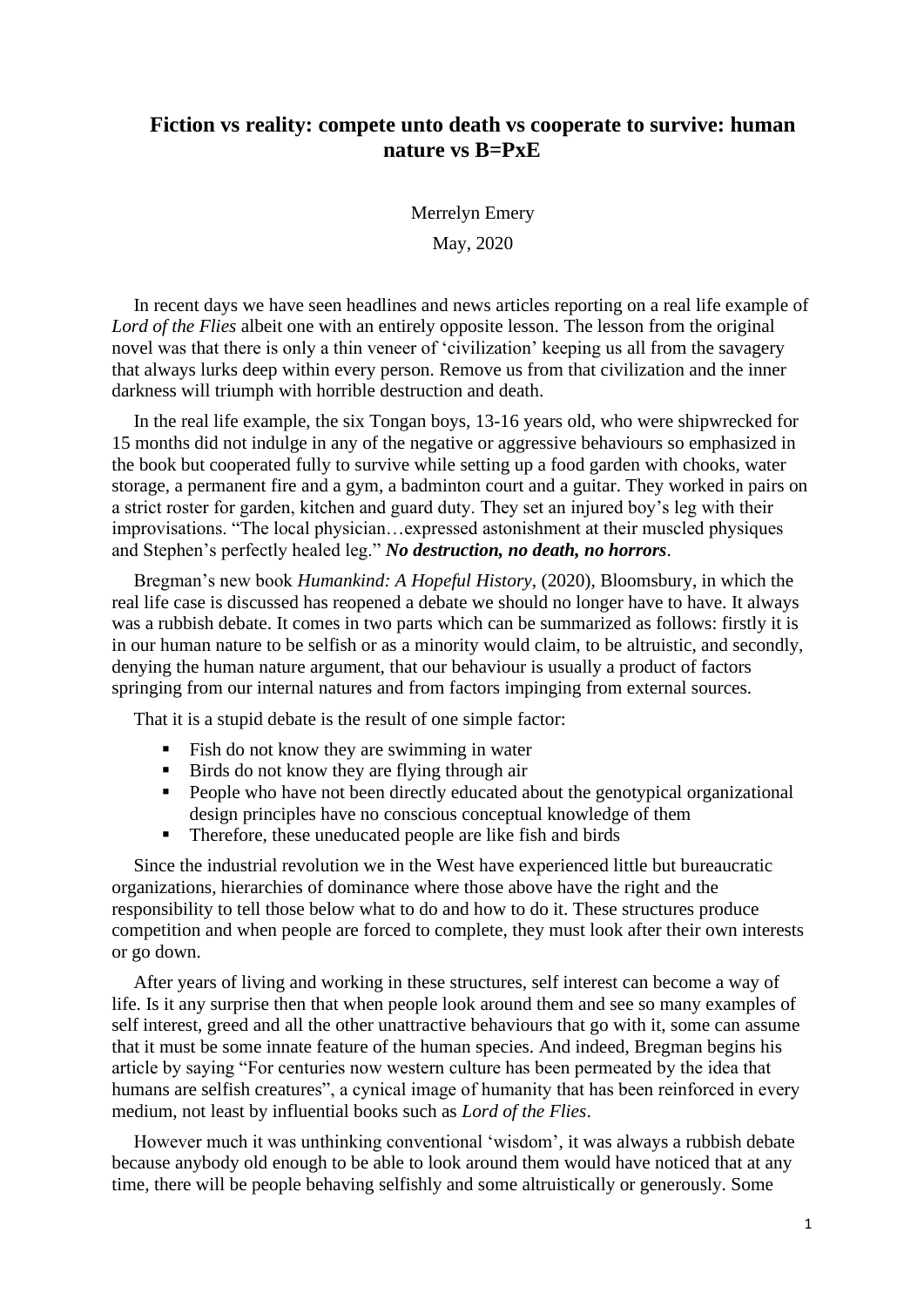people will also have noticed that on occasion, some individuals behave selfishly at times and altruistically at other times.

Then again, there is the wealth of evidence from anthropologists and the remnants of these great ancient cultures that were governed by the second principle to the effect that they were cooperative and peaceful, where the arts flourished and people looked after the land. How then could it possibly be 'human nature' to behave selfishly?

Bregman knows from his extensive research that we can be kind, caring and cooperative. "We used to be like that – and we can be again" (Freedland, Jonathan. 'Rutger Bregman, the Dutch historian who rocked Davos and unearthed the real Lord of the Flies.' *The Guardian*, 9<sup>th</sup> May, 2020).

The second part of the debate, static human nature vs dynamic changing behaviour to meet circumstances is an offshoot of the open vs closed systems debate and also should have been put to bed years ago. We will return to this below.

Fish are unaware that there is an alternative medium called air. Birds are unaware that there is a medium called water. People who have not been educated about these design principles are often unaware that there is an alternative to living and working in structures designed on the basis of the first design principle.

Therefore, when there is no obvious or known alternative, it is easy to accept as self evident that people put self interest and personal advancement above any concern about the welfare of others or the collective, the community. Exceptions are just that, to be disregarded. Anything like a news item or a novel that features our destructive individuality and selfishness will be accepted as gospel – of course we know that, everybody knows that. *It is human nature*.

Ever since *The Lord of the Flies* was published in 1951, it seems to have been accepted by the vast majority as a true story, as fiction educating us about our nasty reality. Of course that may be because of the great myth that Britain and all thing British are the epitome of civilization or as Bregman points out, there was a generation that was concerned there may be a Nazi hiding in each of us.

It is also no coincidence that Golding was a schoolmaster where especially boy's schools were, and probably still are, known to be hot beds of domination/submission with such rituals as initiations of extreme brutality and inhumanity. Golding also apparently admitted to writing the book partly out of knowledge of himself sharing some characteristics of the Nazis. All these factors are further evidence that the book came to be taken as reality because we fish do not know we are swimming in water.

"But in the last 20 years something extraordinary has happened. Scientists from all over the world have switched to a more hopeful view of mankind. This development is still so young that researchers in different fields often don't know about each other" (Bregman, Rutger, 'The real Lord of the Flies: what happened when six boys were shipwrecked for 15 months'. *The Guardian*, 9<sup>th</sup> May, 2020).

Fred Emery published his discovery of the genotypical design principles that underlie structures which produce either competition or cooperation in 1967. The first principle (DP1) produces competition, the second (DP2) cooperation. These principles are explored in detail in the website [www.socialsciencethatactuallyworks.com.](http://www.socialsciencethatactuallyworks.com/)

1967 is 53 years ago. Since then numerous organizations have changed their structures using the Participative Design Workshop or other methods to achieve the higher quality of life and productivity afforded by the second rather than the first principle. It isn't difficult.